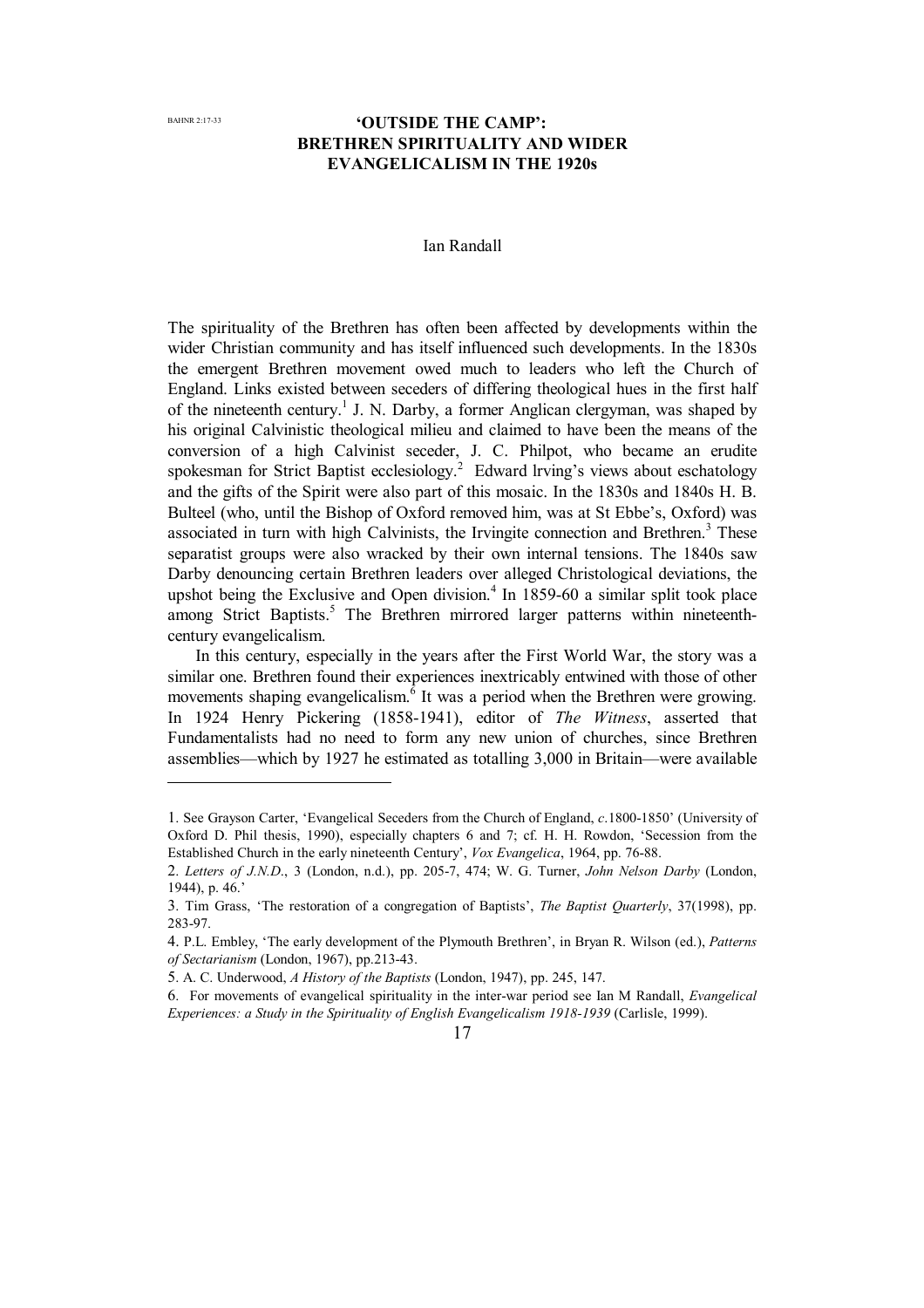to join.<sup>7</sup> Pickering's estimate may have been slightly high, but the number of British Open Brethren assemblies alone grew from  $1,440$  in 1922 to  $1,739$  in 1933.<sup>8</sup> From 1914 to 1929 *The Witness* increased its circulation from 16,000 to nearly 30,000.<sup>9</sup> This article will focus on Open Brethren in the 1920s and will examine the interface between them and the Keswick Convention, the Fundamentalist and separatist agendas, varieties of premillennialism, evangelistic revivalism and Pentecostalism. Calls were often issued, for example by the more conservative *Believer's Magazine*, edited by John Ritchie (1853-1930), to avoid wider movements and remain 'outside the camp'.<sup>10</sup> Although this position had strident advocates, it was to be questioned in an increasingly inter-denominational evangelical context.

## THE CHALLENGE OF KESWICK

It was the Keswick Convention, dating from 1875, with its message of 'holiness by faith' and 'full surrender', and its motto, 'All One in Christ Jesus', which was to pose a particular challenge to Brethren claims to be uniquely non-sectarian. By 1907 the convention week at Keswick was attracting over 6,000 devotees.<sup>11</sup> The Keswick idiom, as David Bebbington argues, shaped the prevailing pattern of evangelical piety for much of the twentieth century. <sup>12</sup> After the First World War Keswick saw an influx of young people and this helped to stimulate the founding of the Inter-Varsity Fellowship, an inter-denominational network of evangelical undergraduates. In its affirmation of undenominational spiritual unity, Keswick appeared to be in tune with Brethren thinking. At the beginning of the century Brethren attendance at the convention was small, but Brethren numbers rose from about 200 in 1926 to at least 700 in 1938.<sup>13</sup> Many Brethren leaders of the 1920s, however, saw Keswick-style fellowship as compromising New Testament ecclesiology. *The Believer's Magazine* was insistent, in 1922, that the process of 'Deepening of the Spiritual Life'—a common description of Keswick's spirituality —had to cover ecclesiastical matters as well as personal Christian living. The 'higher life', it was asserted, could not excuse 'unsanctified associations'.<sup>14</sup> This was a reference to being linked with denominations—referred to by Brethren as 'sects'.

 $\overline{a}$ 

<sup>7</sup>. *The Witness* [hereafter *W*], 54 (October 1924), p. 404; *W*, 57 (June 1927), p. 11.

<sup>8</sup>. Peter Brierley *et al.*, *The Christian Brethren as the Nineties Began* (Carlisle, 1993), p. 90.

<sup>9</sup>. *W*, 57 (November 1927), p. 213; *W*, 59 (December 1929), p. 282.

<sup>10.</sup> *The Believer's Magazine* [hereafter *BM*], 32 (March 1922), p. 41; *ibid*., (May), p. 54; *ibid.*, (August), p. 88.

<sup>11</sup>. *The Record*, 2 August 1907, p. 679; C. F. Harford, *The Keswick Convention: Its Message, Its Method and Its Men* (London, 1907), p. 15; for the history of Keswick see Charles Price and Ian Randall, *Transforming Keswick* (Carlisle, 2000).

<sup>12</sup>. D.W. Bebbington, *Evangelicalism in Modern Britain: A History from the 1730s to the 1980s* (London, 1989), p. 151.

<sup>13</sup>. *The Christian*, 21 July 1938, p. 8.

<sup>14</sup>. *BM*, 32 (October 1922), pp. 108-9.

<sup>18</sup>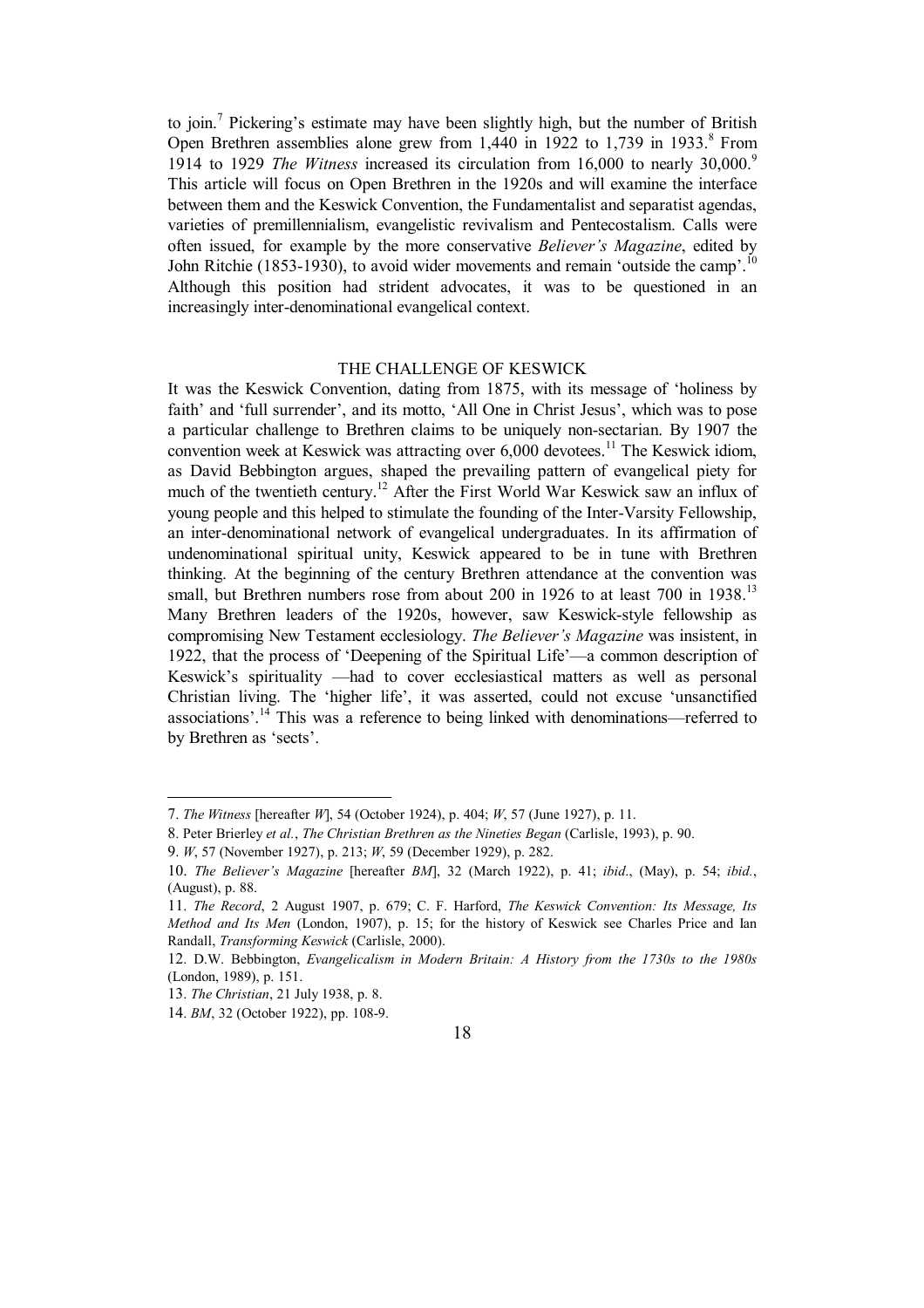Such high ecclesiology drove *The Believer's Magazine* four years later to suggest that Keswick-style 'promiscuous gatherings' (an evocative description of interdenominational meetings) were injurious to 'true spirituality'.<sup>15</sup> In the same year Henry Pickering, although he had been allowing Keswick teaching to feature in *The Witness*, accused Keswick of displaying its motto affirming oneness while simultaneously condoning denominationalism, which, for him, flagrantly flouted true unity. In the town of Keswick itself, Pickering suggested, 'Bethesda' (the small Brethren assembly) was the only place where worshippers met 'apart from party, sect, denomination, garb, or other man-made marks'.<sup>16</sup> Not to be outdone, William Hoste, a Cambridge graduate who had aspired to Anglican ministry before embracing Brethren views, declared in 1927 in *The Believer's Magazine* that Keswick actually muzzled ecclesiastical convictions. He complained about the way in which 'reverends or quasi reverends' dominated Keswick. He also pointed out, correctly, that given Keswick's pandenominationalism a Baptist speaker could not enunciate his convictions on baptism at the convention. At the end of the Keswick week, Hoste grumbled, 'trains waft all back to the surplices, prayer books, one man priesthood or ministry, and other sectarian practices'.<sup>17</sup>

The spirituality at the heart of Keswick, which showed itself in a call to Christians to come to a point of full surrender, was itself something that engendered Brethren debate. George Goodman, a solicitor from Tunbridge Wells, said in 1919 that the believer was sanctified at conversion (a standard Brethren view), but that this was realised in varying degrees. Thus there could, he argued, be a subsequent experience of full surrender.<sup>18</sup> *The Believer's Magazine*, four months later, flatly disagreed, opposing all teaching about the higher life, the second blessing or holiness by faith.<sup>19</sup> In the inter-war years George Goodman and his brother Montague became popular Keswick speakers. Montague played a part in many evangelical enterprises, including London Bible College.<sup>20</sup> George, a frequent contributor to *The Witness*, took on the task of offering Brethren a defence of Keswick spirituality. He accepted in 1923 that some holiness terms—such as entire sanctification—might be misleading, but he urged the importance of real experiences of spiritual victory.<sup>21</sup> G. H. Lang, an independent Brethren thinker (described by F. F. Bruce as 'a speaker of exceptional vigour and lucidity'), suggested in 1925 that the most serious deficiency in Brethren theology, by comparison with Keswick, had been the lack of attention given to sanctification by Brethren.<sup>22</sup>

 $\overline{a}$ 

<sup>15</sup>. *BM*, 36 (June 1926), p. 78.

<sup>16.</sup> *W*, 56 (August 1926), p. 394.

<sup>17.</sup> *BM*, 37 (May 1927), p. 67

<sup>18.</sup> *W*, 49 (October 1919), p. 160.

<sup>19</sup>. *BM*, 30 (February 1920), p. 26.

<sup>20.</sup> I.M. Randall, *Educating Evangelicalism: the Origins, Development and Impact of London Bible College* (Carlisle, 2000), chpts 1-5.

<sup>21</sup>. *W*, 53 (August 1923), pp. 117-19; *ibid.*, (September), p. 159.

<sup>22</sup>. G. H. Lang, *Departure: A Warning and an Appeal* (London, 1925), p. 104. For F. F. Bruce on Lang see *W*, 88 (December 1958), pp. 253-4.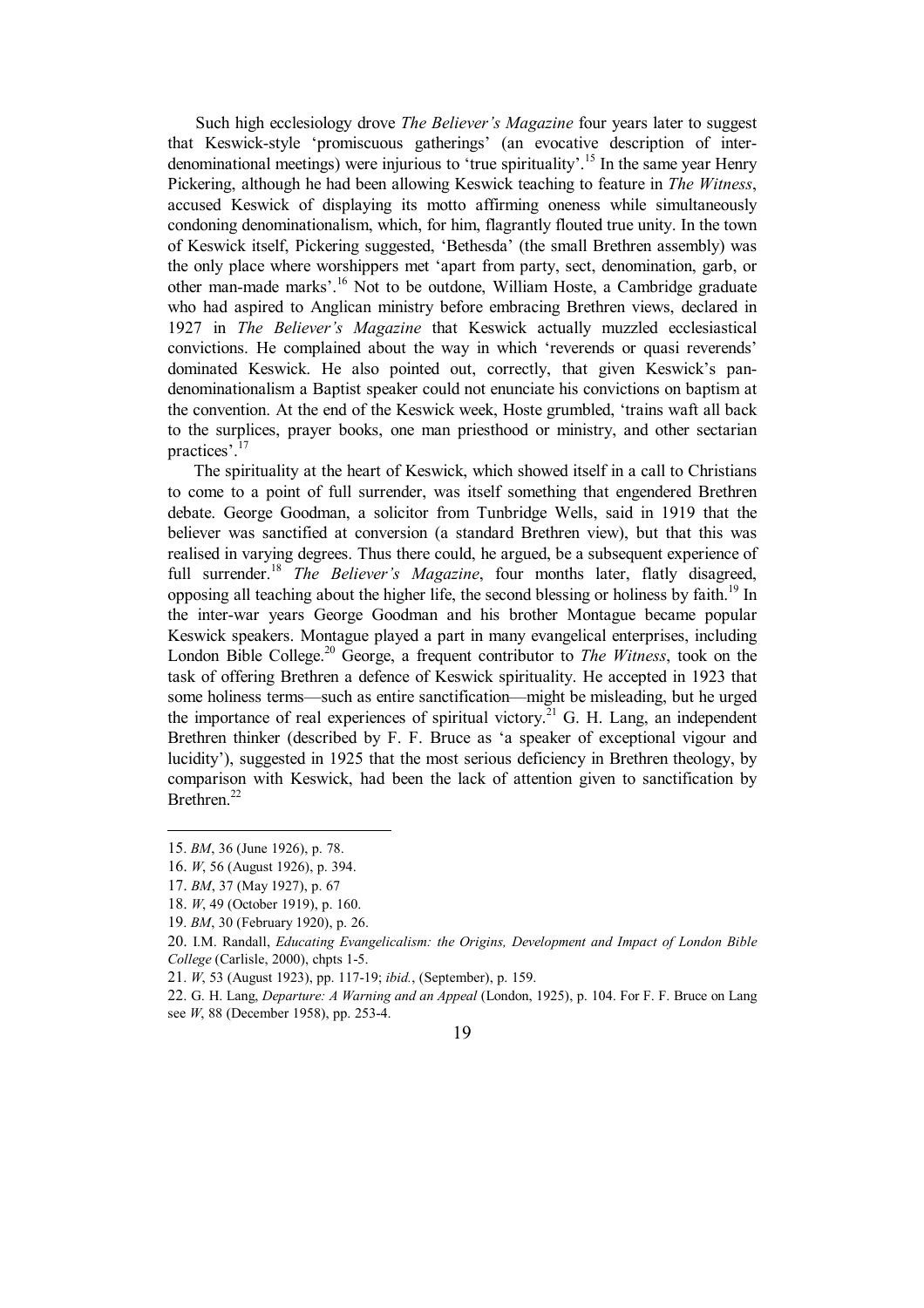As well as challenging Keswick's acceptance of denominationalism and analysing its view of spiritual growth, a number of Brethren leaders questioned aspects of the communion services which increasingly took place at holiness conventions. It might have seemed that convention leaders were incorporating Brethren thinking, since in the 1920s they were introducing communion services embodying a plain liturgical format. From 1928 at least 3,000 people at Keswick participated in a celebration of communion at which, *The Life of Faith* (Keswick's semi-official mouthpiece) commented, 'members of the Brethren must have felt themselves in the familiar atmosphere of the breaking of the bread'.<sup>23</sup> A non-ritualistic style for the celebration of the Lord's Supper pleased Keswick Anglicans, who were keen to counter the Anglo-Catholic drift of the Church of England. But the new developments did not necessarily win Brethren approval. Referring to a report of a convention at which Fuller Gooch, a well known independent Baptist minister, had 'presided' over a communion service, *The Witness* asked: 'When did the Lord relinquish control?'<sup>24</sup> *The Believer's Magazine* asserted that the devil was delighted when the 'Feast of remembrance' was squeezed into a corner, and Graham Scroggie, Keswick's most penetrating inter-war expositor, was castigated by *The Witness* in 1924 for abandoning weekly communion at Charlotte Chapel, Edinburgh, where he was pastor. $25$ 

Many Brethren were also unconvinced about the Keswick style of 'Bible Readings', at which leading ministers gave addresses. The ministry of Keswick speakers was applauded on some occasions, although often with a caveat. For example F. S. Webster, Rector of All Souls, Langham Place, London who died suddenly in 1920 (knocked down by a motor car), was referred to in *The Witness* as one of a dwindling number of Anglicans who were out-and-out evangelicals.<sup>26</sup> When Lang visited Keswick in 1925 he was profoundly impressed by the forthright Irish Methodist, Charles Inwood.<sup>27</sup> But at the Brethren's Bible readings—the same name was used—Keswick-style addresses were discouraged. Instead (male) members discussed texts of scripture together, avoiding the danger of being 'dependent for spiritual food upon what we hear'.<sup>28</sup> It was argued that 'closed' conferences, with prearranged speakers, were unspiritual, while 'open' platforms demonstrated 'acknowledgment of the Lord as present to rule'.<sup>29</sup> In 1928 *The Harvester*—a magazine launched especially to encourage Brethren outreach—lamented that conversational Bible readings were giving way to addresses and lectures.<sup>30</sup> But in the early 1930s Lang was urging Brethren elders to 'exercise their authority by repressing bores, talkers of platitudes, and other time wasters', and pointed out that the much

 $\overline{a}$ 

<sup>23.</sup> *The Life of Faith*, 26 July 1933, p. 859.

<sup>24.</sup> *W*, 53 (May 1923), p. 84.

<sup>25</sup>. *BM*, 29 (May 1919), p. 71; *W*, 24 (June 1924), p. 324.

<sup>26</sup>. *W*, 50 (February 1920), p. 227.

<sup>27.</sup> G. H. Lang, *An Ordered Life* (London, 1959), p. 199.

<sup>28.</sup> *The Harvester* [hereafter *H*], 5 (April 1928), p. 49.

<sup>29.</sup> *BM*, 28 (October 1918), pp. 113-14; *BM*, 41 (March 1931), pp. 54-5.

<sup>30.</sup> *H*, 5 (April 1928), p. 49.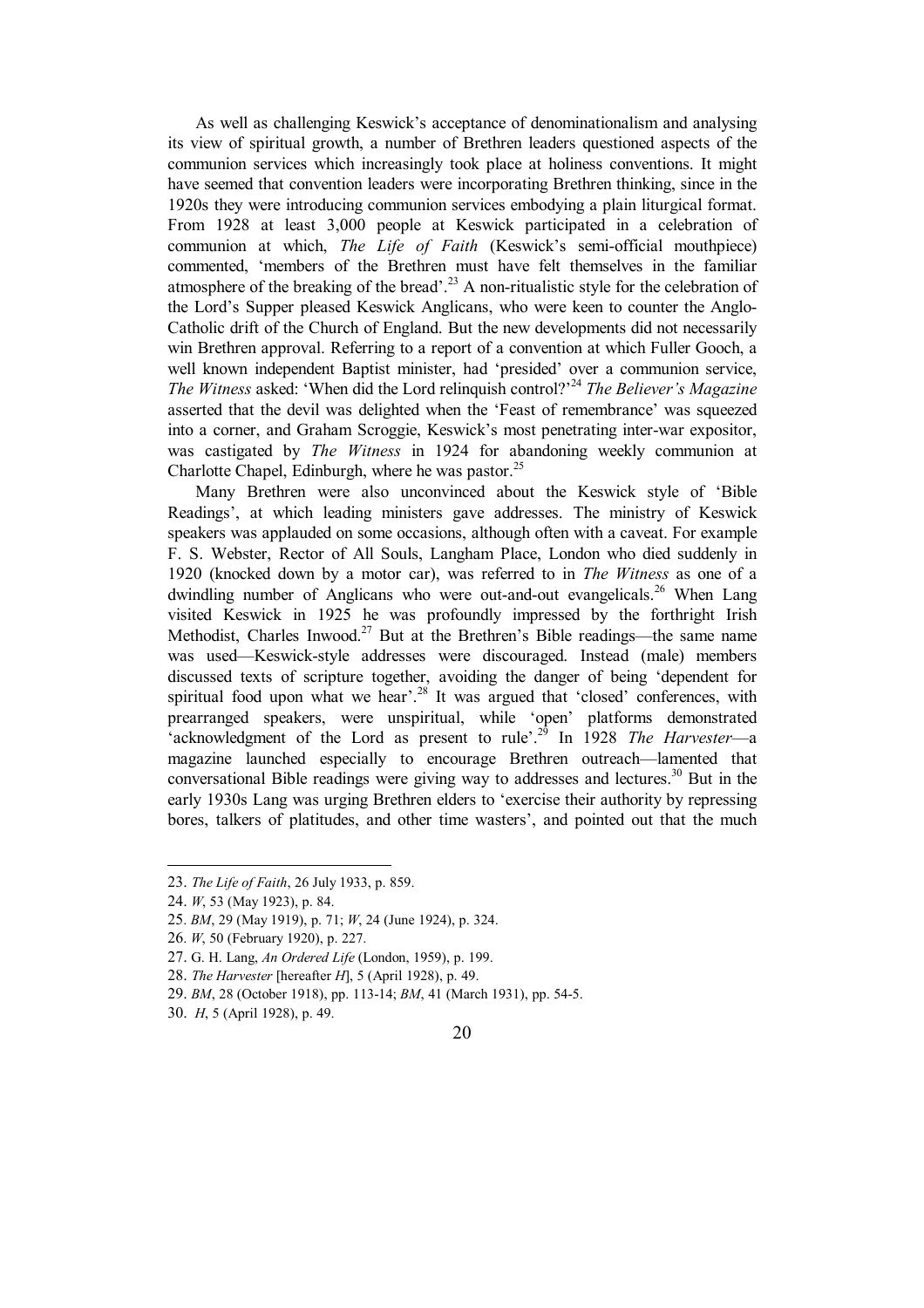vaunted Brethren freedom did not allow women to pray, or supernatural gifts to be exercised and did not give space for the 'spiritually accredited' to teach.<sup>31</sup>

Despite continuing criticisms of Keswick, which came especially from the more conservative wing of the Brethren, by the later 1920s a changed attitude towards the convention was evident. *The Witness* applauded the presence of two Brethren speakers, George Goodman and Northcote Deck (from the Solomon Islands), on the convention platform in 1928. It affirmed Keswick during a *fracas* in that year over the broad theological sympathies of Stuart Holden, the Keswick chairman. Holden had been accused of condoning modernism, but Henry Pickering wanted to make it clear that Keswick speakers—Graham Scroggie was mentioned—were to be supported in their teaching, which was described, significantly, not as holiness by faith but as 'holiness in truth'.<sup>32</sup> Eight years earlier *The Witness* had been rather wary about the orthodoxy of the Keswick platform.<sup>33</sup> In 1928 questions still remained about Keswick in relation to the Brethren's much-prized weekly communion, with *The Witness* asking why those attending Keswick did not break bread every week 'as practised in thousands of humble Assemblies'. But at the same time the relativising of 'sectarian barriers and clerical distinctions' at Keswick was welcomed.<sup>34</sup> The Brethren's image of an ecclesiastical fellowship which refused any 'sectarian' label was increasingly coloured by Keswick-style inter-denominational spirituality.

### THE FUNDAMENTALIST AGENDA

Another movement that had an impact on evangelicalism in the 1920s was Fundamentalism, with its insistence on strict adherence to what were seen as the 'fundamentals' of the faith. Fundamentalism, which was especially evident after the First World War, was characterised both by truculent protest and the 'withdrawal instinct of the sectarian'.<sup>35</sup> This bellicose form of evangelicalism was on a very much smaller scale in Britain in the 1920s than in America,  $36$  in part due to Keswick's moderation. Alignment to a system of doctrine was not, for Keswick's Stuart Holden, a Keswick requirement.<sup>37</sup> This was consistent with the convention's position that spirituality was its central concern. But some evangelicals believed that a more definite and indeed militant stance was needed. Unity, for them, was only possible on the basis of a clear doctrinal statement, usually one that affirmed the inerrancy of the Bible. In 1922 an undenominational union, later the Fellowship of Independent Evangelical

 $\overline{a}$ 



<sup>31.</sup> G. H. Lang, *The Rights of the Holy Spirit in the House of God* (Walsham-le-Willows, Suffolk, 1938), pp. 19-21.

<sup>32.</sup> *W*, 58 (May 1928), p. 334.

<sup>33</sup>. *W*, 50 ( March 1920), p. 234.

<sup>34</sup>. *W*, 58 (May 1928), p. 414.

<sup>35</sup>. D.W. Bebbington, 'Martyrs for the truth: Fundamentalists in Britain', in Diana Wood (ed.), *Studies in Church History*, 30 (Oxford, 1993), p. 448.

<sup>36</sup>. G. M. Marsden, *Fundamentalism and American Culture: The Shaping of Twentieth-Century Evangelicalism, 1870-1925* (New York, 1980), pp. 3-8.

<sup>37</sup>. *The Keswick Week* (1920), p. 57.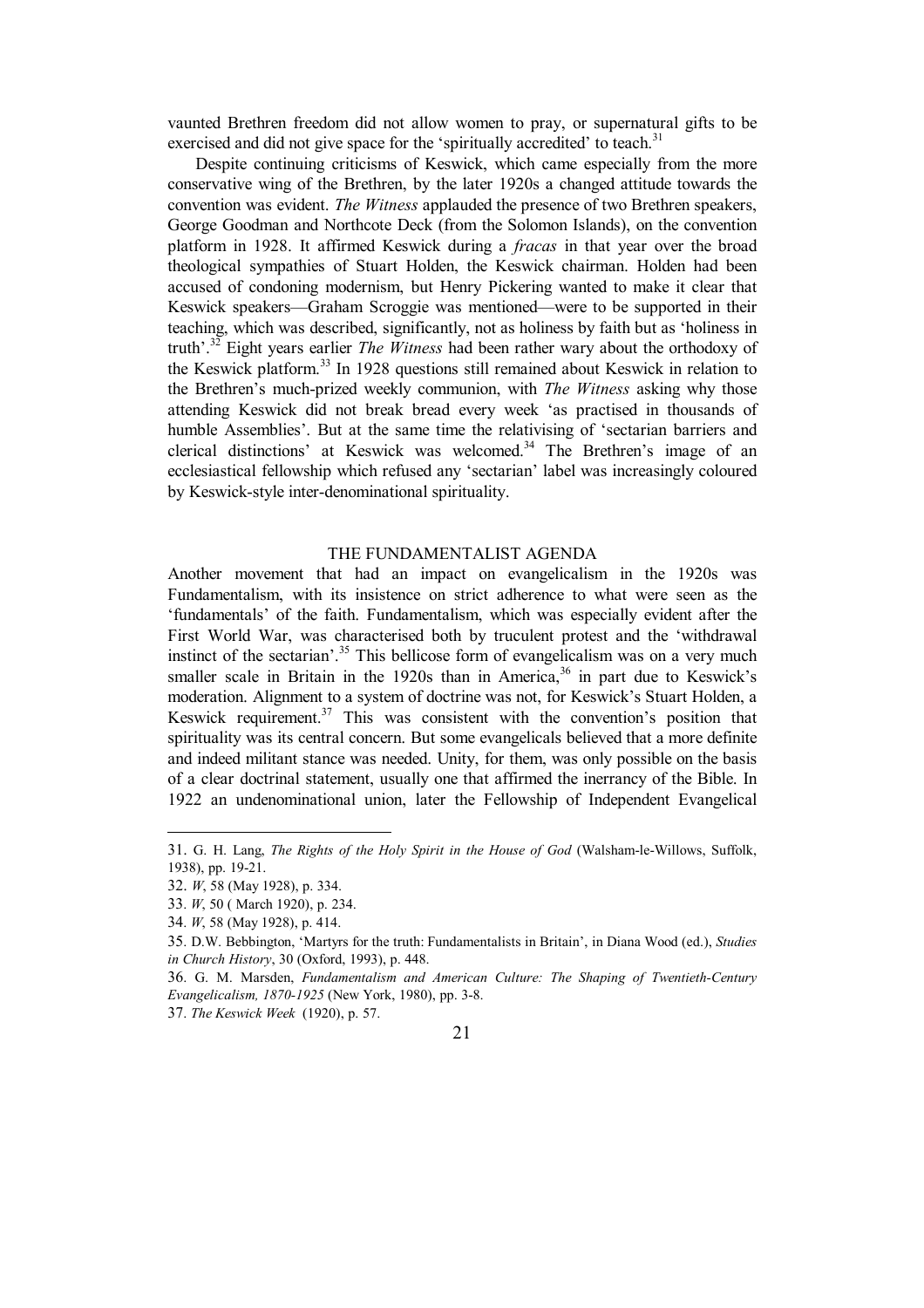Churches (F.I.E.C.), was formed to draw together congregations wishing no part in what they saw as doctrinally mixed denominations. Support for this separatist position appeared to be growing. The Fundamentalist Wesley Bible Union applauded the coming together of independent churches and undenominational mission halls to form a 'New Nonconformity'.<sup>38</sup>

Fundamentalist separatism, like Keswick, was to present a challenge to Brethren thinking. In the case of Keswick, the idea of being 'all one' was a factor attracting some Brethren to the convention. The contrasting belief held within Fundamentalism was that it was vital to withdraw 'outside the camp' of ecclesiastical structures. Brethren responses to the Fundamentalist-separatist phenomenon were not uniform. Some voices dismissed it as irrelevant, but a number of other leaders realised that there were affinities with the Brethren approach to denominationalism. William Hoste, for example, contributed to *The Bible League Quarterly*, which was the mouthpiece of the Fundamentalist Bible League. In 1923 the election of T. R. Glover, a liberal evangelical classical scholar at Cambridge, to the presidency of the Baptist Union, attracted the ferocity of the Bible League and other Fundamentalist bodies, and two years later there was Fundamentalist dismay that evangelicals such as Dinsdale Young, minister of Westminster Central Hall, and Gipsy Smith, had shared a platform at the Royal Albert Hall with Glover. *The Witness*, in this case, used typical Fundamentalist language: 'How anyone with a spark of the Evangelical can be linked up with such an out and out Modernist, and how they can expect the blessing of the Lord to abide on such a union, beats our comprehension.<sup>39</sup>

For James Mountain, the venerable leader of a Baptist Fundamentalist group, the Baptist Bible Union, the crisis over Glover in 1923 was reminiscent of the Downgrade controversy of the 1880s, when C. H. Spurgeon had left the Baptist Union.<sup>40</sup> Mountain insisted in May 1924 on militant testimony against sceptical biblical critics. 'There is', he pronounced, 'no point of contact between the Modernist and the believer'.<sup>41</sup> A few months later *The Witness* made a point of expressing sympathy with such sentiments, stating that Fundamentalism was as old as the New Testament.<sup>42</sup> Henry Pickering later explored the issue in some detail, asking: 'Who are the true Fundamentalists?' They were, in his view, those retaining the faith once delivered to the saints. By contrast, he argued, the leaders in most denominations had made plain their position as modernists. He named the Church of England and the main Free Churches—Wesleyan, Congregational and Baptist—as those infected by evil doctrine. Some individual ministers and congregations were, Pickering accepted, true to the old faith. But rather than these Fundamentalists forming new alliances ('isms', as he called them),

 $\overline{a}$ 

<sup>38</sup>. *The Journal of the Wesley Bible Union* (November 1922), p. 247.

<sup>39</sup>. *W*, 55 (January 1925), p. 14

<sup>40.</sup> *The Bible Call* (November 1923), p. 163.

<sup>41.</sup> *Ibid.*, p. 163; *The Bible Call* (April 1924), p. 52. For Mountain and the Baptist Bible Union see D.W. Bebbington, 'Baptists and Fundamentalism in inter-war Britain', in Keith Robbins, (ed.), *Studies in Church History*, *Subsidia*, 7 (Oxford, 1990), pp. 297-326.

<sup>42.</sup> *W*, 54 (August 1924), p. 364.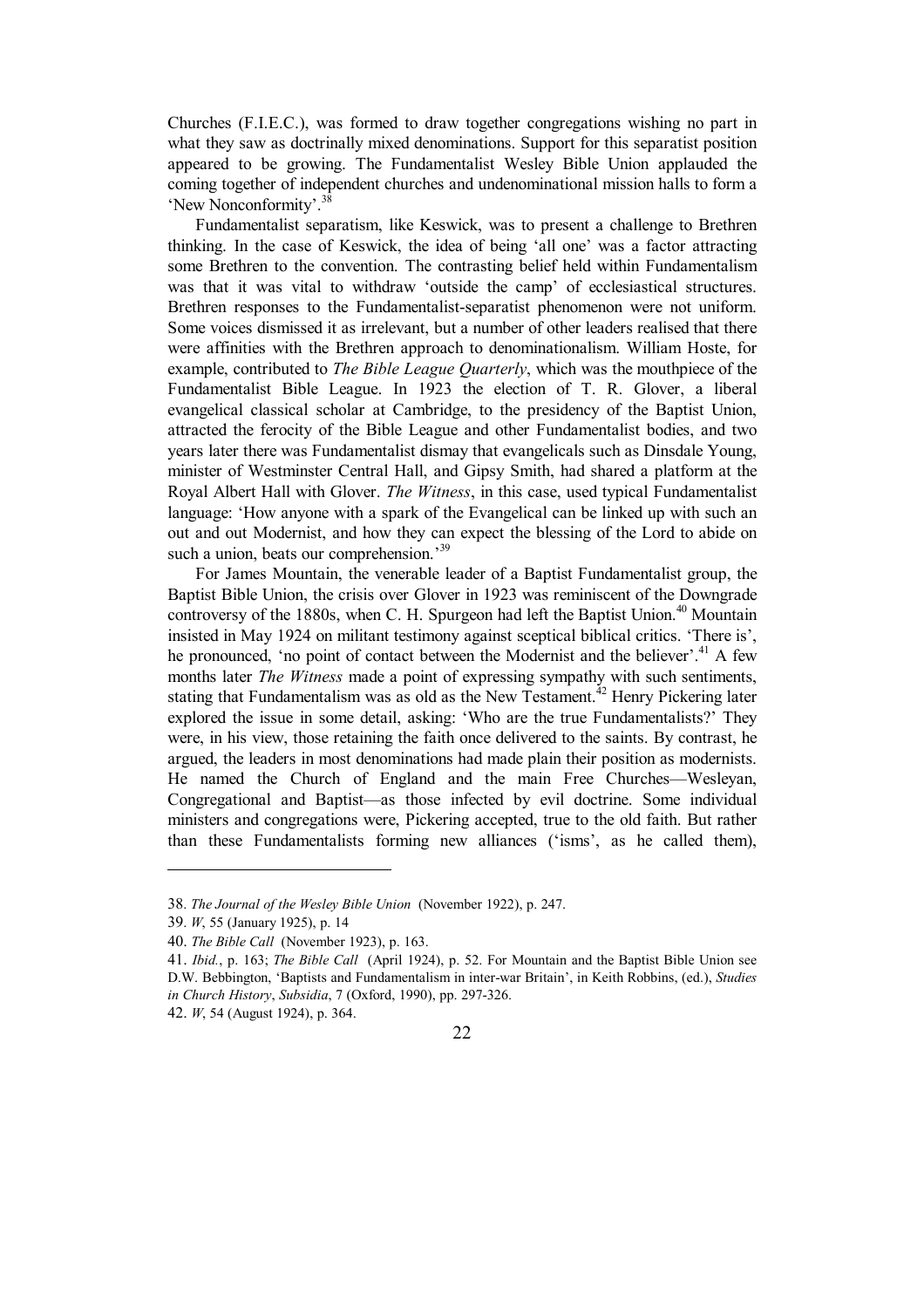Pickering's crucial argument was that Brethren assemblies would welcome such denominational refugees.<sup>43</sup>

Pickering was well aware, however, that for Fundamentalist believers to leave the denominations and join the Brethren was not always straightforward. In July 1925 he suggested that assemblies which were 'Open' should be prepared to receive all Christian who were 'born again, sound in faith and godly in life'. Yet Pickering acknowledged that some Open assemblies, especially in Ireland and parts of Scotland, refused to accept anyone who was not in fellowship in their own meetings. He wondered how such Brethren could properly be regarded as 'open'.<sup>44</sup> It is not that Pickering's call for an 'open table' policy among Brethren meant that he was playing down Brethren distinctives. Indeed he stressed in April 1926 that it was imperative to 'come out' of all organised church federations.<sup>45</sup> What he seems to have wanted to do was to offer a genuine welcome to those coming out. John Ritchie, *The Believer's Magazine* editor, writing three months later, took a very different line from that of Pickering. He was appalled at the idea of assemblies opening the Lord's Table so that 'believers from all churches, chapels, missions, divisions and sub-divisions might be included'. That would, in his view, destroy all real separation.<sup>46</sup>

The indications are that in the 1920s Open Brethren, certainly those in England, were receiving transferees from other groups. No doubt in response to this trend, Pickering went so far as to suggest in March 1925 that assembly fellowship should not necessarily be withheld from those who were not baptised as believers. He wished to make allowances for those who had reservations about believer's baptism due to the influence of previous 'false teaching'.<sup>47</sup> He was presumably referring to infant baptism. Although Pickering recalled the 'good old days' of the assemblies, he was forwardthinking enough to talk about the 'good new days', noting that there were an estimated 7,000 assemblies world-wide. Growth, said Pickering, was 'beyond all expectations'.<sup>48</sup> How much was through transfer and how much was conversion growth is difficult to ascertain. *The Witness* occasionally highlighted those who had 'come out' of the 'sects'. In 1926 it featured the testimony of someone who had left a church where he had been a deacon. In his new life with the Brethren he was, among other things, enjoying reading *The Witness*. Pickering, delighted with this commendation, took the opportunity to issue a forthright call to abandon any church ('so-called') or any association 'which unites saved and unsaved, light and darkness, children of God and sons of Beliel'.<sup>49</sup> More conservative Open Brethren were alleging that Brethren leaders

 $\overline{a}$ 

46. *BM*, 36 (July 1926), p. 93.

48. *Ibid*. (December), p. 233

<sup>43</sup>. *Ibid*., p. 404.

<sup>44</sup>. *W*, 55 (July 1925), p. 134; for attitudes towards fellowship among Brethren in Scotland during this period, see Neil T.R. Dickson, 'The History of the Open Brethren in Scotland 1838-1999', Vol.2 (University of Stirling Ph.D. thesis, 2000), pp.287-295.

<sup>45</sup>. *W*, 56 (April 1926), pp. 311, 314.

<sup>47</sup>. *W*, 55 (March 1925), p. 45.

<sup>49</sup>. *W*, 56 (April 1926), p. 311.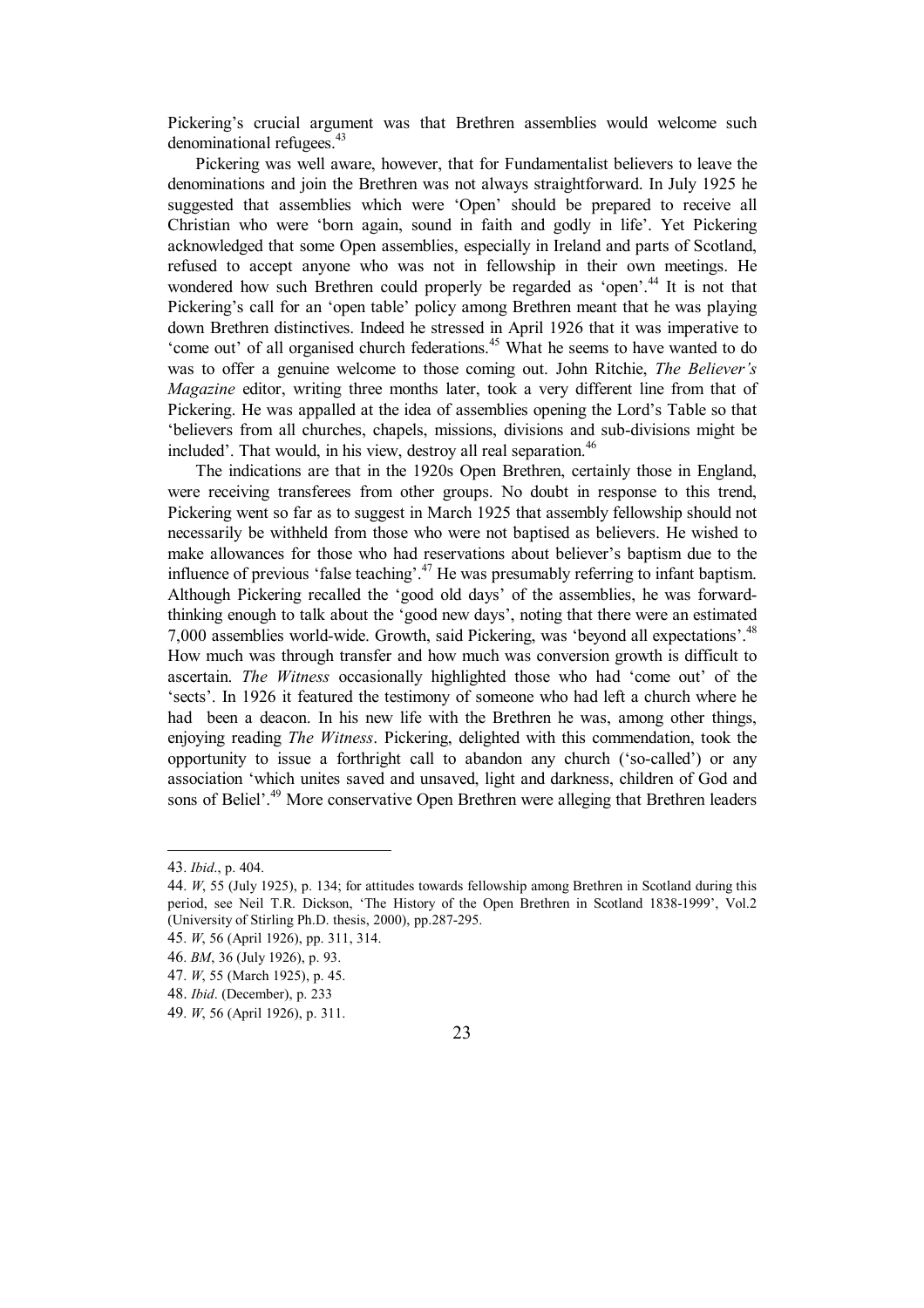had largely lost the 'truth of separation'.<sup>50</sup> Pickering was affirming his own separatist Brethren credentials.

*The Believer's Magazine*, however, was reluctant to give any credence to the wider Fundamentalist movement. Referring to the Bible Schools that were becoming more prominent in the 1920s, it argued in 1921 that although they might not deny the 'fundamentals' they offered 'absolutely nothing for the soul, nothing to feed or strengthen the spiritual life'.<sup>51</sup> It accepted that a separatist movement was growing and that some who had formerly been opposed to the Brethren were now sympathetic, but the emergence of 'all-sectarian' unions—no doubt the F.I.E.C. was in mind—was seen as contrary to God's will.<sup>52</sup> In March 1925 *The Believer's Magazine* queried the attempt to treat only some truths as 'fundamental'. Is anything, it asked, nonessential?<sup>53</sup> Such absolutism was sustainable only through complete separation from those who diverged from Brethrenism at any point. By July 1925 *The Believer's Magazine* had concocted the theory that those attending 'pansectarian' missions, 'instead of being associated with ONE sect… are here associated with many, and they patronise them all'. It reiterated demands for 'separation from all unholy combinations and amalgamations'.<sup>54</sup> The stark logic of this position was that if a person moved to a town without a Brethren assembly it was preferable to stay at home on Sundays rather than attend an existing church.<sup>55</sup> Brethren spirituality could match the rigidity of the most uncompromising of Fundamentalists.

#### VARIETIES OF PREMILLENNIALISM

In the 1920s there was widespread acceptance among those with Fundamentalist/separatist inclinations that evil was gathering strength before Christ's return and his subsequent millennial reign. Apocalyptic fervour had been heightened by the First World War and by the 1917 Balfour Declaration, announcing a national home for the Jews in Palestine. A. H. Burton, a leading figure in the pan-denominational Advent Testimony and Preparation Movement (A.T.P.M.), which was formed in 1917, proposed in 1923 that commitment or otherwise to premillennialism was constituting a parting of the ways between Fundamentalists and modernists. Burton, a medical doctor whose background was in the Brethren, pronounced: 'There can be no compromise, no neutrality. We are in opposing camps.<sup>56</sup> Not all premillennial advocates in this period, however, were Fundamentalists. The A.T.P.M., at its inception, had strong links with moderate Keswick thinking. The influence of nineteenth-century Brethrenism was also evident. Before the A.T.P.M. was launched, F. B. Meyer, who was Keswick's leading international representative, had to resolve differences within the embryonic movement

- 52. *BM*, 32 (May 1922), p. 54.
- 53. *BM*, 35 (March 1925), p. 39.
- 54. *Ibid*., (July), pp. 89-90.

 $\overline{a}$ 

- 55. *BM*, 36 (January 1926), p. 10.
- 56. *The Advent Witness*, 15 December 1923, p. 136.

<sup>50</sup>. *BM*, 36 (February 1926), p. 24.

<sup>51.</sup> *BM*, 31 (February 1921), p. 21.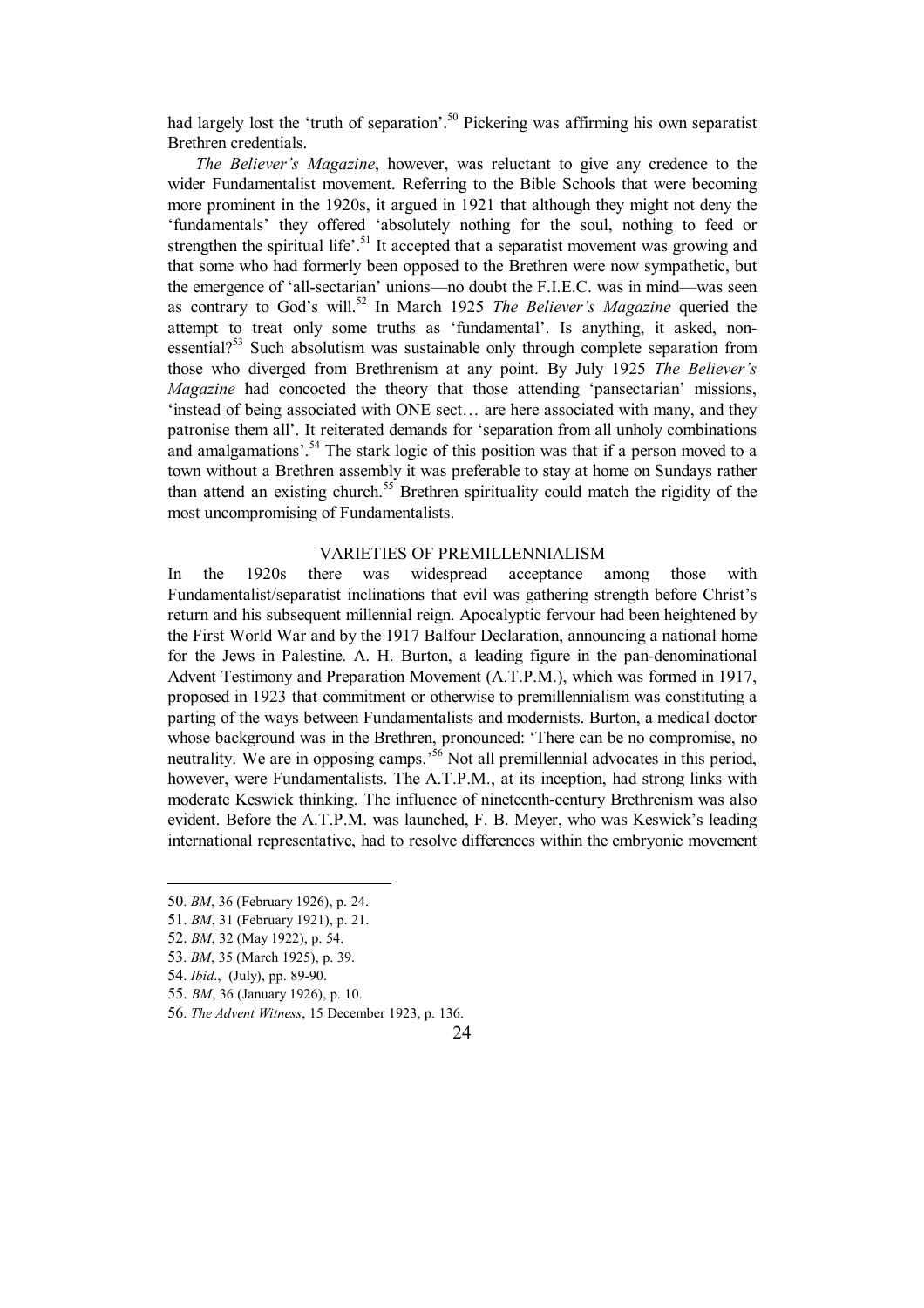over whether Christ's coming to remove believers from the world would, as J. N. Darby had taught, involve a 'secret rapture'.<sup>57</sup>

Many Brethren leaders considered the work of the A.T.P.M., with its attempt to accommodate a number of premillennial variants, to be of little value. In 1920 Pickering attacked a recent Advent Testimony meeting where one speaker had suggested that Christ would return in 1923. The second speaker had assured those present that there was no warrant for fixing dates. Was this sort of meeting, asked Pickering scathingly, a *testimony*? <sup>58</sup> In turn, Brethren were attacked by other premillennialists. D. M. Panton, an independent minister in Norwich and a noted premillennialist, incensed *The Witness* in 1929 by his 'gross and malicious representation' of the Brethren as marred by constant rupture. In some English cities, Panton asserted, there were fifteen Brethren sub-divisions.<sup>59</sup> The Calvinistic Sovereign Grace Advent Testimony (S.G.A.T.) lamented as unscriptural the teaching that the 'rapture' of the church could take place 'at any moment' and would be followed by a 'great tribulation' before the millennium.<sup>60</sup> This 'any moment' futurist view, often linked with dispensationalism, was the predominant one in the Brethren.<sup>61</sup> Indeed Lang suggested that in many assemblies only those who held this position were allowed to exercise public ministry. <sup>62</sup> *The Believer's Magazine* was adamant that posttribulationism, the belief espoused by the S.G.A.T. as well as by a minority of Brethren, was 'destructive of the Blessed Hope'.<sup>63</sup>

These broad divisions, together with more minor variants, prevented premillennial unity. *The Advent Witness*, the A.T.P.M.'s mouthpiece, could claim a readership of 50,000, while the S.G.A.T., which had considerable support among Strict Baptists, was able to distribute 20,000 copies of its statement of faith.<sup>64</sup> The S.G.A.T. looked to the views of an early Brethren teacher, B. W. Newton, whom Darby had denounced, and in 1932 it complained that leaflets were being distributed which practically charged Newton with propagating the views of a Jesuit named Ribera.<sup>65</sup> In the same period Harold Morton, whose Wesley Bible Union joined forces with James Mountain's Baptist Bible Union, opposed Brethren pre-tribulationism in *The Fundamentalist*. <sup>66</sup> It was by then well known that Mountain subscribed to British Israelitism, the theory that the Anglo-Saxon races were descended from the lost tribes

 $\overline{\phantom{a}}$ 

<sup>57</sup>. *The Advent Witness*, January 1925, p. 1. For background see D. W. Bebbington, 'The advent hope in British Evangelicalism since 1800', *Scottish Journal of Religious Studies*, 9, No. 2 (1988), pp. 103- 14; I. M. Randall, 'Cultural change and future hope: premillennialism in Britain following the First World War', *Christianity and History Newsletter*, No. 13 (1994), pp. 19-27.

<sup>58.</sup> *W*, 50 (March 1920), p. 242.

<sup>59</sup>. *W*, 59 (May 1929), p. 115.

<sup>60</sup>. *Watching and Waiting*, November 1926, pp. 278-9.

<sup>61.</sup> *BM*, 35 (December 1925), p. 154.

<sup>62</sup>. Lang, *Rights of the Holy Spirit*, pp. 5, 6.

<sup>63</sup>. *BM*, 40 (January 1930), p. 13.

<sup>64.</sup> Note with *The Advent Witness*, March 1939; *Watching and Waiting*, February 1926, p. 195.

<sup>65.</sup> *Watching and Waiting*, February 1932, p. 205.

<sup>66</sup>. *The Fundamentalist*, August 1933, p. 177; June 1935, pp. 139-40.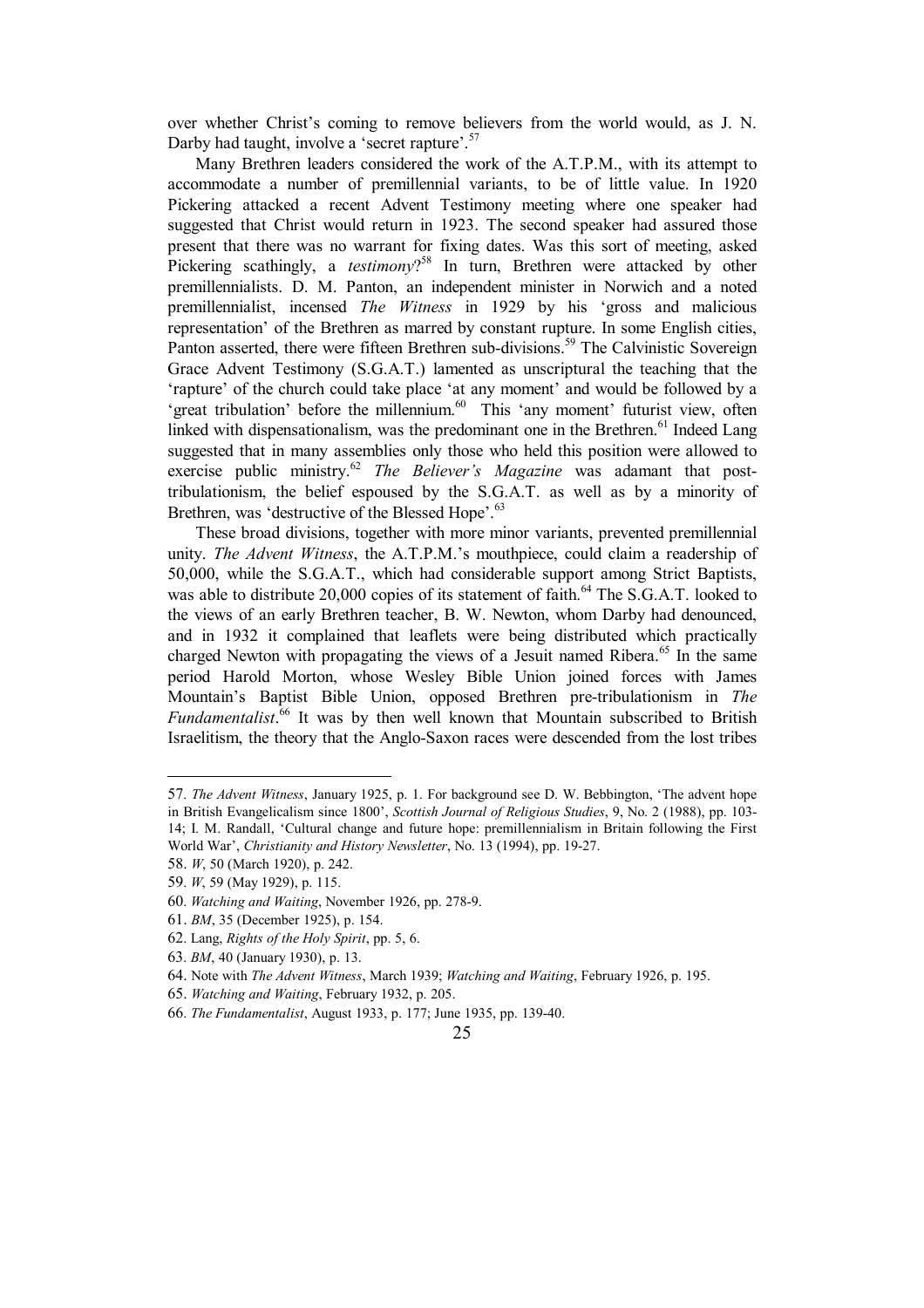of Israel. In 1927 Mountain made public in *The Bible Call* the fact that he had held this interpretation for forty years. $67$  He believed that in preparation for the second advent British Israelitism should be spread within the British Empire.<sup>68</sup> For *The Believer's Magazine* such teaching was not to be dignified with the name heresy. 69 Even the normally mild George Goodman considered in 1930 that those Brethren members holding British Israelite views should ultimately be put out of assemblies.<sup>70</sup>

A small number of Brethren, most notably G. H. Lang, held the 'partial rapture' premillennial theory, which was that only 'watchful' or 'overcoming' believers would be removed from the world before the great tribulation. The spiritual quality of adventist teaching was of crucial importance for Lang and he feared that 'popular prophetic orthodoxy'—that all believers would be raptured—might prove to be 'the death of spirituality<sup>'.71</sup> One writer in *The Witness* in 1919 wondered if Lang taught a form of purgatory for those found not to be worthy.<sup>72</sup> Although Lang had his defenders—such as the much-respected Harold St John who spoke of his admiration for Lang's depth of spirituality—Lang was seen as a very controversial figure in Brethren circles. Lang was, however, given a platform by D. M. Panton in Panton's magazine *The Dawn*. There Lang painted an idealised picture of the overcoming believer free from strains, sleeplessness and the premature old age which characterised the world.<sup>73</sup> He argued in 1930 that he was in line with a 'strong, ripely spiritual, expert body of thought' which included Hudson Taylor, H. W. Webb-Peploe, who was a leading Keswick speaker, and Jessie Penn-Lewis, who was associated with the 1904- 5 Welsh Revival.<sup>74</sup> *The Witness* accepted that a few evangelical leaders held partial rapture views but compared them with the hundreds of respected figures who rejected the teaching. $75$ 

Despite such disagreements over eschatological details, Brethren and other premillennialists shared the conviction that they were living in increasingly dark times and that this signalled Christ's imminent coming. Those committed to the hope of Christ's return were often most conscious of the power of evil. Church systems were regarded by many as doomed. W. E. Vine, known for his scholarly New Testament studies, said in 1919 that the destruction of the whole ecclesiastical system of Christendom had been foretold.<sup>76</sup> Evil was also at work in the wider structures of society. In 1920 *The Witness* suggested that trade unions were preparing the way for Anti-Christ, although it acknowledged that if the prohibition on trade union membership was extended to professional bodies serving lawyers, accountants and

 $\overline{a}$ 

- 72. *W*, 49 (May 1919), p. 78.
- 73. *The Dawn*, 3, No. 6 (1926), p. 269.
- 74. *The Dawn*, 7, No. 5 (1930-31), p. 196.
- 75. *W*, 60 (June 1930), p. 138.
- 76. *W*, 49 (March 1919), p. 42.

<sup>67</sup>. *The Bible Call*, April-June 1927, p. 25.

<sup>68.</sup> *Ibid*., October-December 1927, p. 58.

<sup>69.</sup> *BM*, 40 (February 1930), pp. 46-7.

<sup>70.</sup> *W*, 40 (July 1930), p. 158.

<sup>71</sup>. Lang, *Rights of the Holy Spirit*, p. 25.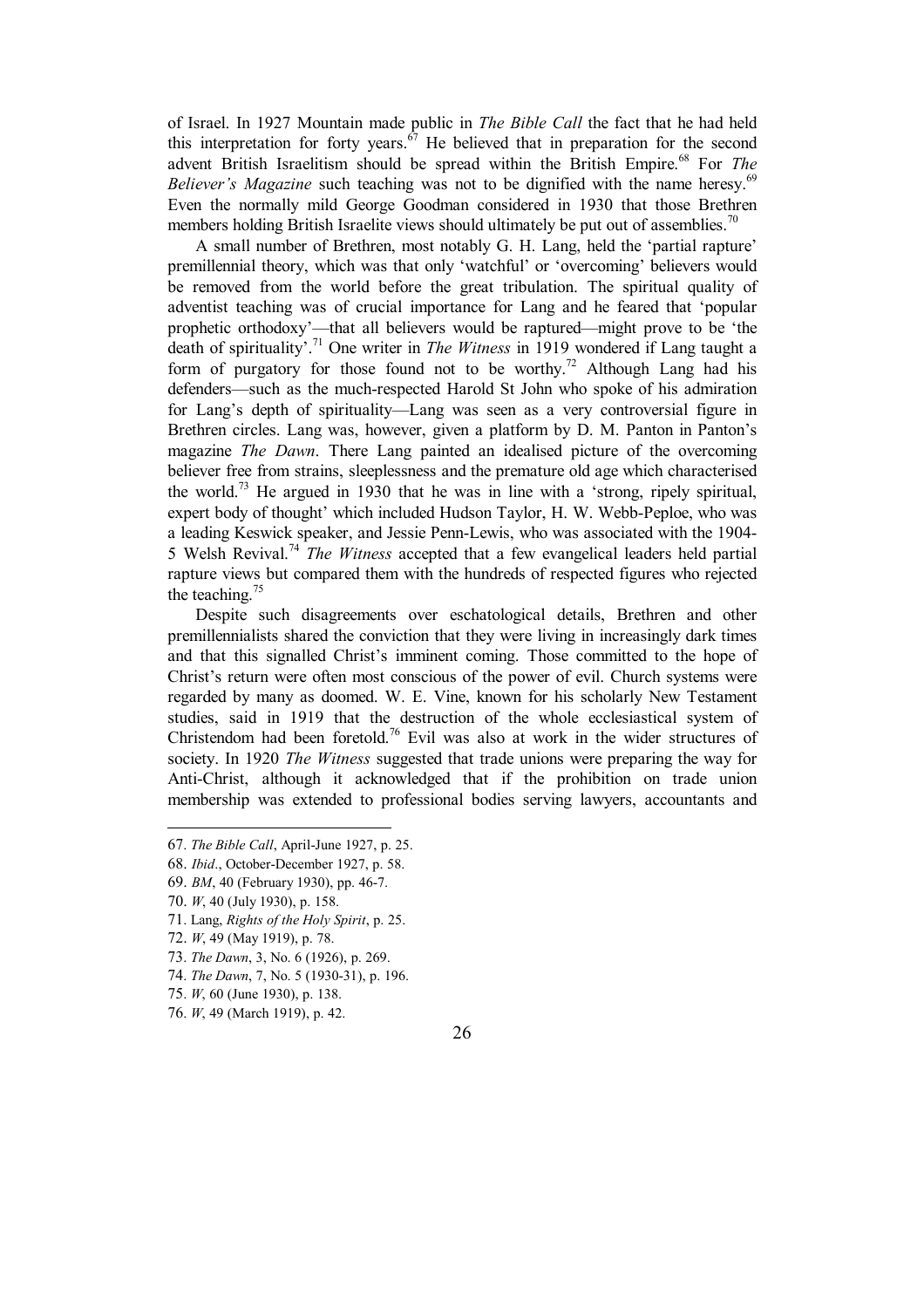doctors then Brethren ranks—which included significant numbers of professionals could be severely depleted.<sup>77</sup> In 1921 *The Believer's Magazine* stated categorically that to join a trade union was unacceptable.<sup>78</sup> There was fear of sociopolitical endeavour. 'If I could introduce a great improvement in the world', said one extravagant commentator, 'by political action equivalent only to lifting my little finger, I would not do it, because I want my Saviour to have the glory.'<sup>79</sup> Henry Pickering, writing in 1924, put no faith in human diplomacy. <sup>80</sup> A year later A. W. Burton, in *The Advent Witness*, opined that Mussolini might revive the ten kingdoms of the Roman empire in accordance with prophecies in Revelation.<sup>81</sup>

There was intense interest on the part of all premillennialists in the 1920s in the interpretation of current events. This affected even those who believed in an 'any moment' return and who in theory did not look for definite signs of the end. At a capacity gathering in the Albert Hall in 1927 the main speaker, Christabel Pankhurst, who had been converted to belief in the second advent and had abandoned the women's movement, argued that a Roman confederacy would emerge to oppose Germany, the Far East and Communism. F. B. Meyer, the chairman for the event, led the audience in the words, 'Even so, come Lord Jesus'. $82$  The fact that the Albert Hall could be filled for a premillennial gathering was indicative of adventist strength. Brethren were in tune with a premillennial world-view shared by many evangelicals, including Keswick moderates and hard-line Fundamentalists. In 1931, therefore, when the S.G.A.T.'s *Watching and Waking* linked the Brethren movement with the 'abomination' (a typical premillennial term) of modernism, it was perceived to have over-stepped the mark. *The Fundamentalist* joined *The Witness* in expressing outrage.<sup>83</sup> Under pressure, the S.G.A.T. grudgingly withdrew some of the charges.<sup>84</sup> E. J. Poole-Connor, the pioneer of the F.I.E.C. and a S.G.A.T. supporter, was appalled at the way *Watching and Waiting* had 'pilloried a number of my dear friends'.<sup>85</sup> Some worked towards a premillennial coalition.

#### EVANGELISITC REVIVALISM

The imminent return of Christ was a spur to evangelistic work. Preaching the gospel, for Brethren, was unquestionably an urgent matter. The Pilgrim Preachers, led by P. W. Petter of Yeovil and Ernest Luff of Frinton-on-Sea, were a Brethren group that undertook route marches and conducted evangelistic meetings throughout Britain. They emphasised the second coming in their preaching, displayed banners with scripture

 $\overline{\phantom{a}}$ 

<sup>77</sup>. *W*, 50 (May 1920), p. 274.

<sup>78.</sup> *BM*, 31 (June 1921), p. 66.

<sup>79.</sup> T. Fred Hemsley in *W*, 50 (September 1920), p. 325.

<sup>80</sup>. *W*, 54 (December 1924), p. 44.

<sup>81.</sup> *The Advent Witness*, October 1925, pp. 109, 113.

<sup>82.</sup> *The English Churchman*, 27 January 1927, p. 40.

<sup>83.</sup> *Watching and Waiting*, March 1931,pp. 117-19; *W*, 61 (May 1931), p. 114; *The Fundamentalist*, June 1931, p. 133.

<sup>84.</sup> *Watching and Waiting*, April 1931, pp. 125-6; May 1931, p. 132.

<sup>85</sup>. *W*, 61 (May 1931), p. 114.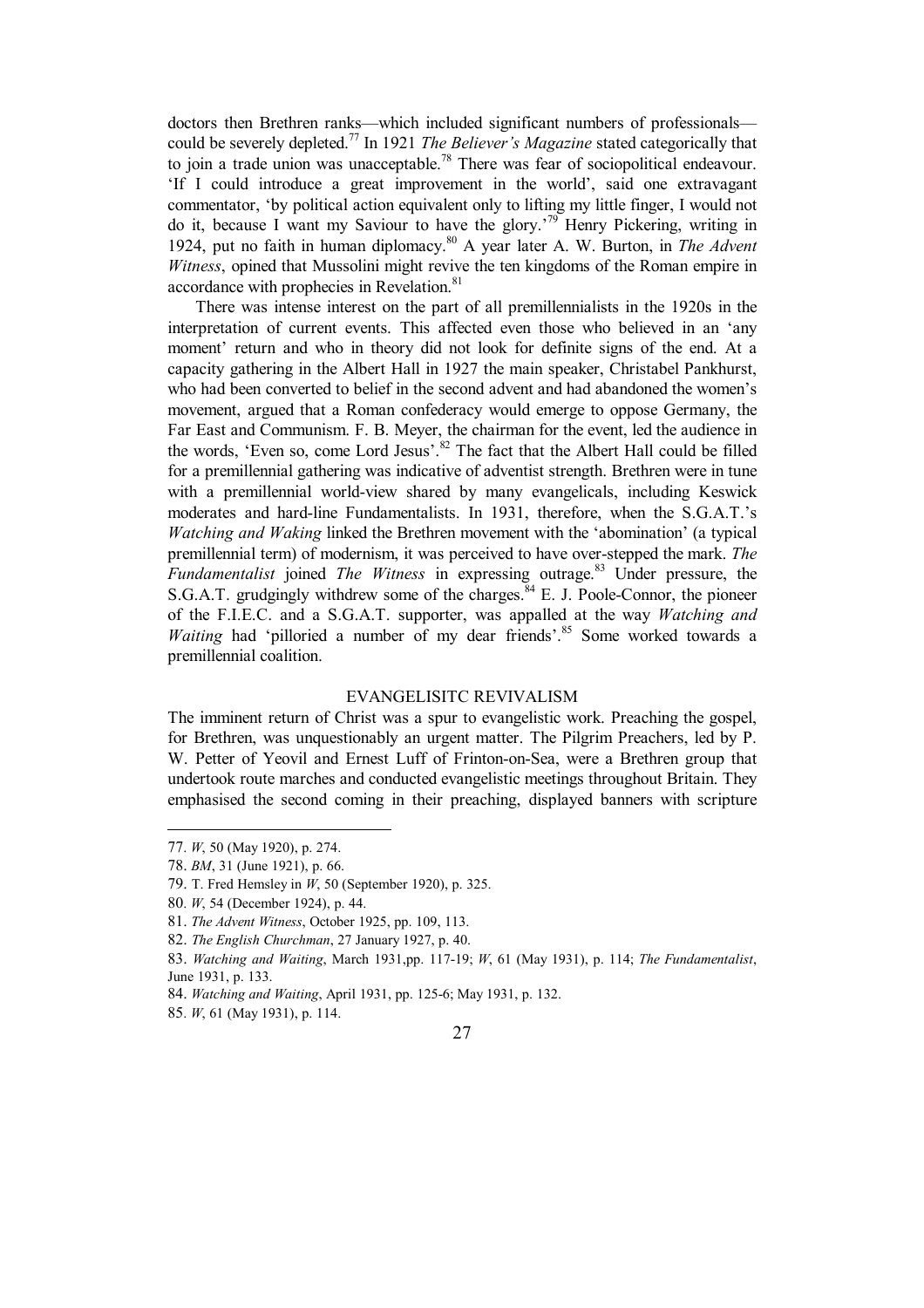texts and sang choruses. Meetings were described in *The Witness* as being without ceremony, bondage or officialdom. As the Pilgrim Preachers moved from place to place they prayed for guidance about where to go next.<sup>86</sup> In similar vein. Lang did not make long-term bookings, seeing his ministry, which took him to India, Burma, the Middle East and Central and Eastern Europe, as 'one continuous experience of distinct guidance'.<sup>87</sup> *The Harvester* was eager to chart evangelistic endeavours in the 1920s, sometimes highlighting co-operation with non-Brethren groups. At an open air service in Guildford, Surrey, in 1924, for instance, the Pilgrim Preachers were supported by members of the local Baptist Chapel, who swelled the ranks and supplied a harmonium. In Coventry hospitality was offered by the 'faithful Vicar of Christ Church'.<sup>88</sup> It seems that in the Brethren, as in traditional Wesleyanism and Pentecostalism, the 1920s constituted a period of evangelistic fervour. Appeals for funds to help miners during the General Strike in 1926 suggest Brethren penetration of industrial communities.<sup>89</sup> Churches were also being planted on new estates in southern England.<sup>90</sup>

Although local assemblies did not have settled pastors, the Brethren's evangelists and other prominent speakers gave considerable leadership and often spearheaded outreach. Montague Goodman was deeply involved in the Children's Special Seaside Mission and led the singing at the Scripture Union Jubilee in the Royal Albert Hall in 1929.<sup>91</sup> A number of Brethren 'workers', some known as 'Counties' evangelists, came together for a conference each year at Llanfairfechan. Speakers included Harold St John and W. E. Vine, who acted as editor of the magazine which stimulated the open Brethren's extensive missionary activity, *Echoes of Service*. The editors of *The Harvester* indicated that they were in touch with nearly 250 workers in Britain.<sup>92</sup> Local missions—sometimes tent missions—might last for several weeks and were designed to contribute to church growth. $93$  There was interest in the way in which various regions of the country were being affected. A report in *The Witness* in 1922 described conversions taking place in East Anglia through Douglas Brown, a Baptist minister, and in the North East of Scotland through Jock Troup from Wick.<sup>94</sup> Brethren gained converts from these wider movements as well as from their own efforts. In 1927 a Gospel Hall in Ipswich was reported to have doubled in the previous six years to over one hundred members.<sup>95</sup>

<sup>86</sup>. *W*, 49 (June 1919), p. 129.

<sup>87.</sup> Lang, *Ordered Life*, p. 177.

<sup>88.</sup> *H*, 1 (August 1924), pp. 258.

<sup>89</sup>. *W*, 56 (August 1926), p. 394; *ibid.*, (September), p. 419.

<sup>90</sup>. *H*, 6 (July 1929), p. 105; *H*, 9 (March 1932), p. 55.

<sup>91</sup>. *H*, 6 (June 1929), p. 87.

<sup>92</sup>. *H*, 13 (November 1936), p. 241.

<sup>93</sup>. For examples, see Brian Mills, *A Story to Tell: Evangelism in the Twentieth Century* (Carlisle, 1999).

<sup>94.</sup> *W*, 52 (February 1922), p. 166.

<sup>95</sup>. *H*, 4 ( June 1927), p. 89.

<sup>28</sup>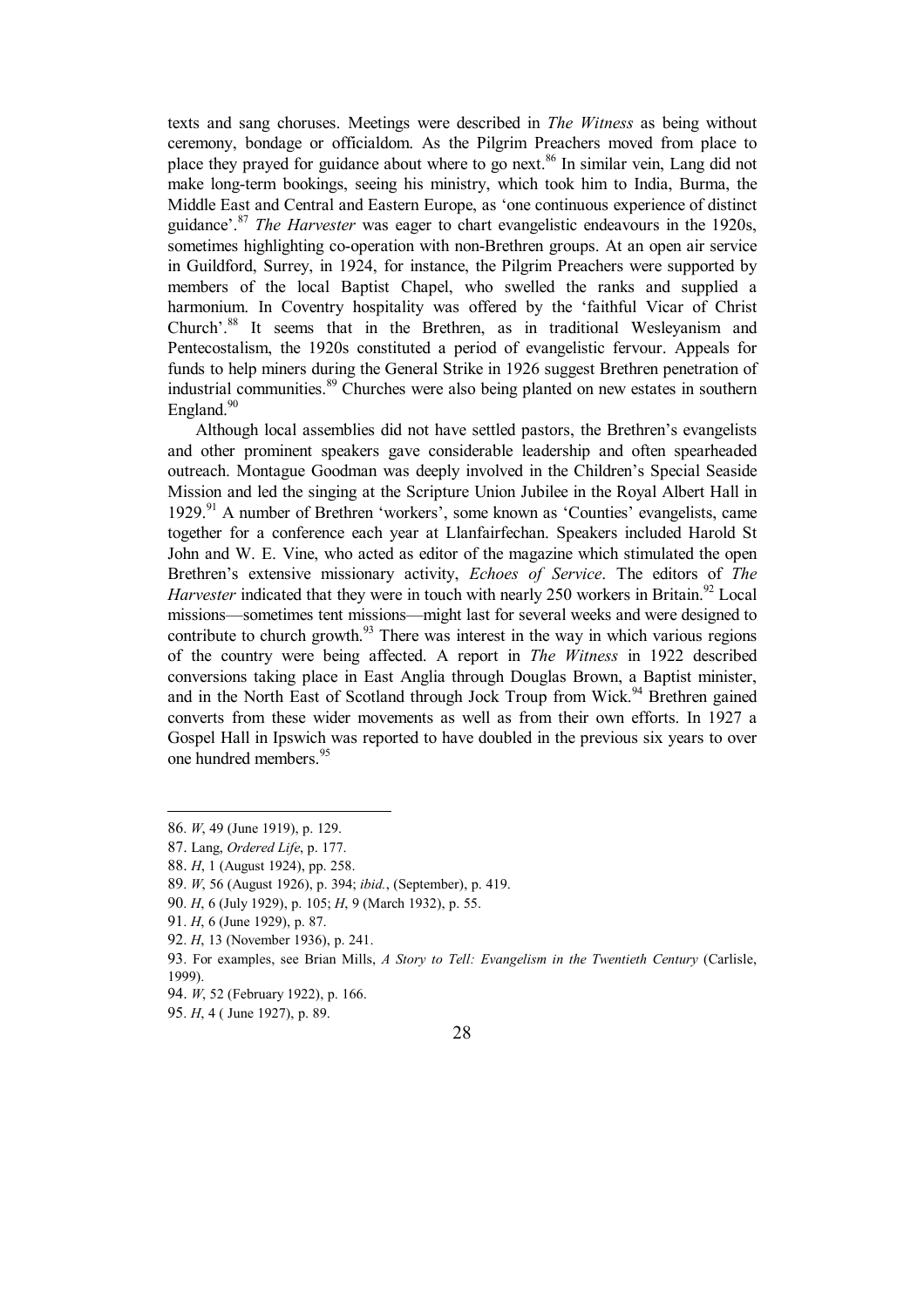*The Witness* spoke in 1924 of a welcome influx of young people into the Brethren, a phenomenon which it did not label revival but which it attributed to a post-war spiritual search.<sup>96</sup> This kind of analysis, however, raised questions. *The Believer's Magazine* was scathing in its disparagement of evangelistic methods which were 'filling up the ranks of empty professors' and its dismissal of the 'flimsy revivalism' of evangelists who counted the numbers of people 'deciding for Christ'.<sup>97</sup> This suggests a Calvinistic theology, but *The Believer's Magazine* did not embrace predestinarianism, suggesting that nowhere in the Bible was it stated that everything was determined beforehand.<sup>98</sup> Ian Rennie, in his illuminating study of Brethren spirituality, has overestimated the influence of 'hyper-Calvinism', by which he means extreme Calvinism, among the Brethren.<sup>99</sup> G. H. Lang stated that he disagreed at certain points with the B. W. Newton 'school of prophecy'—presumably a reference to the Sovereign Grace Advent Testimony—because its adherents were 'too pronouncedly Calvinistic'.<sup>100</sup> A lesser-known Brethren evangelist, H. K. Downie, who was active in Sussex, where rural Strict Baptist chapels were relatively numerous, discovered 'Calvinism in its most uncompromising and aggressive form'. An Evangelical Anglican curate explained to Downie that the area was the hardest in which he had worked, attributing this to hyper Calvinism.<sup>101</sup>

The polemic against 'flimsy revivalism' found in *The Believer's Magazine* had its origins in a commitment to traditional Brethrenism rather than to Calvinism. 'A true revival among the saints', *The Believer's Magazine* of September 1922 observed, 'lifts them up to a higher altitude spiritually'.<sup>102</sup> There were calls in the 1920s to return to 'old-time and simple methods' such as visiting and open-air preaching, although *The Believer's Magazine* was not prepared to endorse one Brethren zealot who began to shout texts in the open air on Remembrance Sunday as the two minutes silence began. For conservatives, 'new-fangled methods' of evangelism were bringing into assemblies worldly people who would prove to be 'a drag and a deadweight'. There were allegedly no conversions in up-to-date meetings where believers played golf.<sup>103</sup> Authentic Christian witness was world-denying, as evidenced by a hairdresser who, *The Believer's Magazine* reported approvingly, refused to bob hair. Let us not, urged the report, be 'partakers of other men's sins'.<sup>104</sup> Presumably 'men' meant 'women'. In 1925 the magazine expressed its serious lack of confidence in the current ideas of



<sup>96.</sup> *H*, 7 (November 1930), p. 161; *W*, 54 (August 1924), p. 384.

<sup>97</sup>. *BM*, 33 (April 1923), pp. 42-3; *BM*, 34 (July 1924), pp. 91-2; *ibid.*, (August), p. 104.

<sup>98</sup>. *BM*, 43 (January 1933), p. 24.

<sup>99</sup>. I.S. Rennie, 'Aspects of Christian Brethren spirituality', in J.I. Packer and Loren Wilkinson (eds), *Alive to God: Studies in Spirituality* (Downers Grove, Ill., 1992), pp.190-201.

<sup>100</sup>. Lang, *Rights of the Holy Spirit*, p. 4.

<sup>101</sup>. H. K. Downie in *H*, 4 (September 1927), p. 134.

<sup>102.</sup> *BM*, 32 (September 1922), p. 98.

<sup>103</sup>. *BM*, 32 (July 1922), p. 77; *ibid.*, (August), p. 88; *BM*, 33 (April 1923), pp. 42-3; *BM*, 39 (March 1929), pp. 70-1. *The Believer's Magazine* was not in favour of the two minutes silence in the breaking of bread.

<sup>104</sup>. *BM*, 39 ( October 1929), p. 239.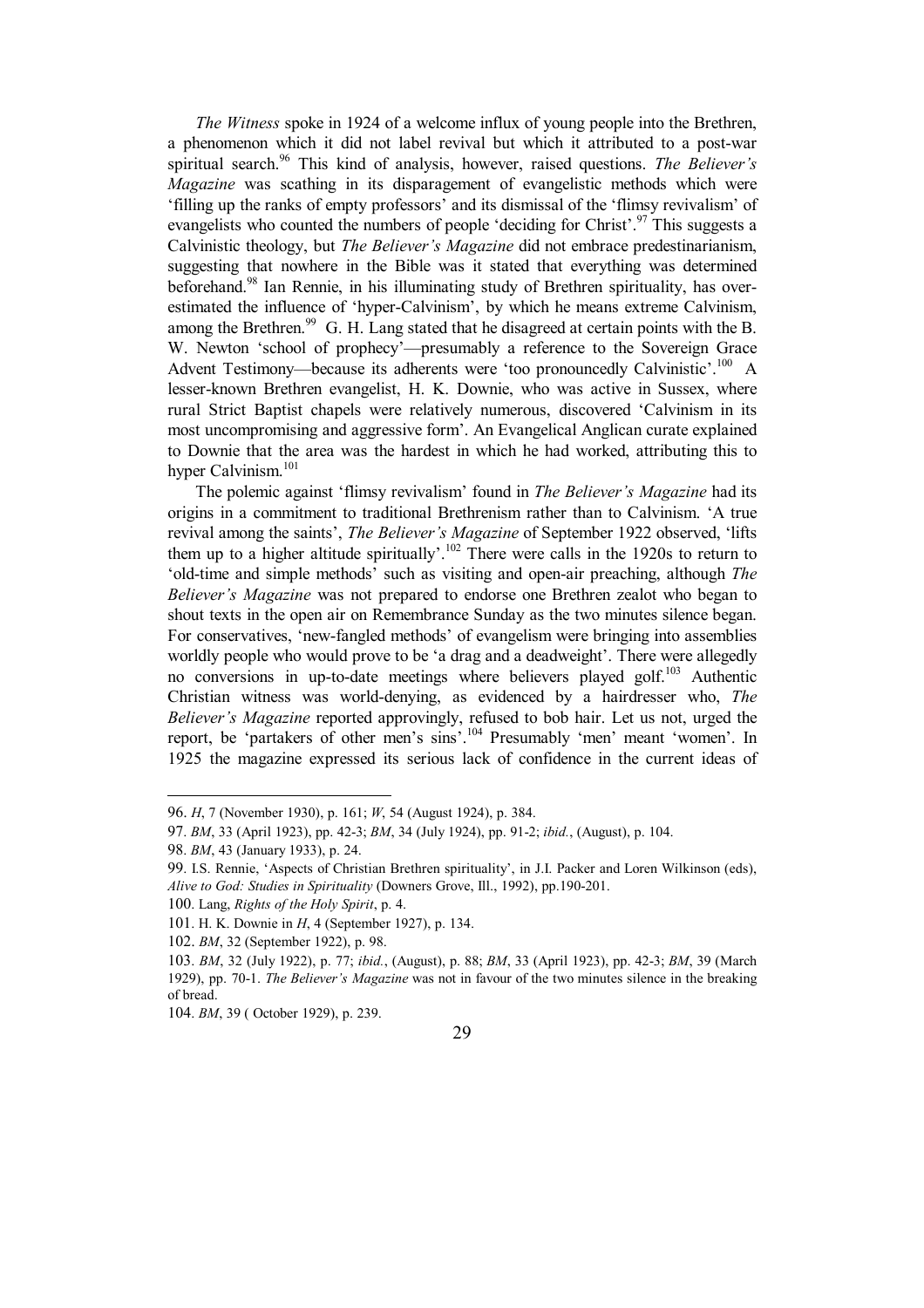revival and in preachers who promoted them.<sup>105</sup> Far from allowing these buckets of cold water to extinguish all flickers of revival, however, *The Harvester* reported in 1926 that an assembly in Liverpool had experienced 'revival times', with thirty people baptised.<sup>106</sup>

In part these tensions over evangelism reflected different attitudes among Open Brethren about the way to reach British society in the years after the First World War. Harold Barker, who had joined the Open Brethren from the Glanton Brethren, believed that following the war there was the possibility of fresh evangelistic advance. He spoke in 1920 about how revival often followed war, instancing the 1859 Revival which followed the Crimean War and the Welsh Revival after the Boer War. Such revivals, for Barker, 'seemed Pentecostal in their scope and intensity'.<sup>107</sup> There was little sympathy, however, with the post-war mood of reconstruction which many British people hoped would produce a better society. To enter the political arena, even by voting, was alien to the position of believers as 'strangers and pilgrims' in the world.<sup>108</sup> In Brethren thinking, evangelism and social action were hardly ever seen as partners. Indeed Henry Pickering went so far as to state in 1920 that social activity was a hindrance to salvation. The Salvation Army, he suggested, had lost its spiritual power, a loss linked, in his view, with its involvement in social work, support from the world and recognition by Royalty. Pickering was prepared to admit that in its early days the Army drew people to God. But given the premillennial view of the future world reforming schemes were ultimately of no value.<sup>109</sup>

## THE CHALLENGE OF PENTECOSTALISM

The final movement to be considered here is Pentecostalism. The 1920s saw the growth of Pentecostal denominations such as the Assemblies of God, the Elim Church and the Apostolic Church.<sup>110</sup> A crucial factor in shaping these denominations was the Brethren concept of restoring New Testament church life. Brethren characteristics such as weekly breaking of bread were evident within Pentecostalism, for example at W. O. Hutchinson's Emmanuel Mission Hall, Bournemouth, opened in 1908 as the first Pentecostal church building in Britain.<sup>111</sup> Nelson Parr, who became General Secretary of the Assemblies of God, joined Stanley Hall, Manchester, a small Brethren cause, in 1917. Following the removal of the existing leader Parr took his place.<sup>112</sup> Pentecostals

<sup>105.</sup> *BM*, 35 (June 1925), p. 77.

<sup>106</sup>. *H*, 2 (May 1926), p. 73.

<sup>107</sup>. *W*, 50 (January 1920), pp. 213-14.

<sup>108</sup>. *BM*, 40 (January 1930), p. 24.

<sup>109</sup>. *W*, 50 (May 1920), p. 275.

<sup>110</sup>. See I. M. Randall, 'Old time power: relationships between Pentecostalism and Evangelical Spirituality in England', *Pneuma*, 19, No. 1 (1997) pp. 53-80.

<sup>111.</sup> J. E. Worsfold, *The Origins of the Apostolic Church in Great Britain* (Thorndon, NZ, 1991), pp. 39-40.

<sup>112.</sup> J. N. Parr, *Incredible* (Fleetwood, 1972), pp. 19, 27-8; David Brady and Fred J Evans, *Christian Brethren in Manchester and District: a History* (London, 1997), pp.134-6. I am grateful to Roger Shuff who is currently engaged in doctoral research on the Brethren in twentieth-century England for the latter reference.

<sup>30</sup>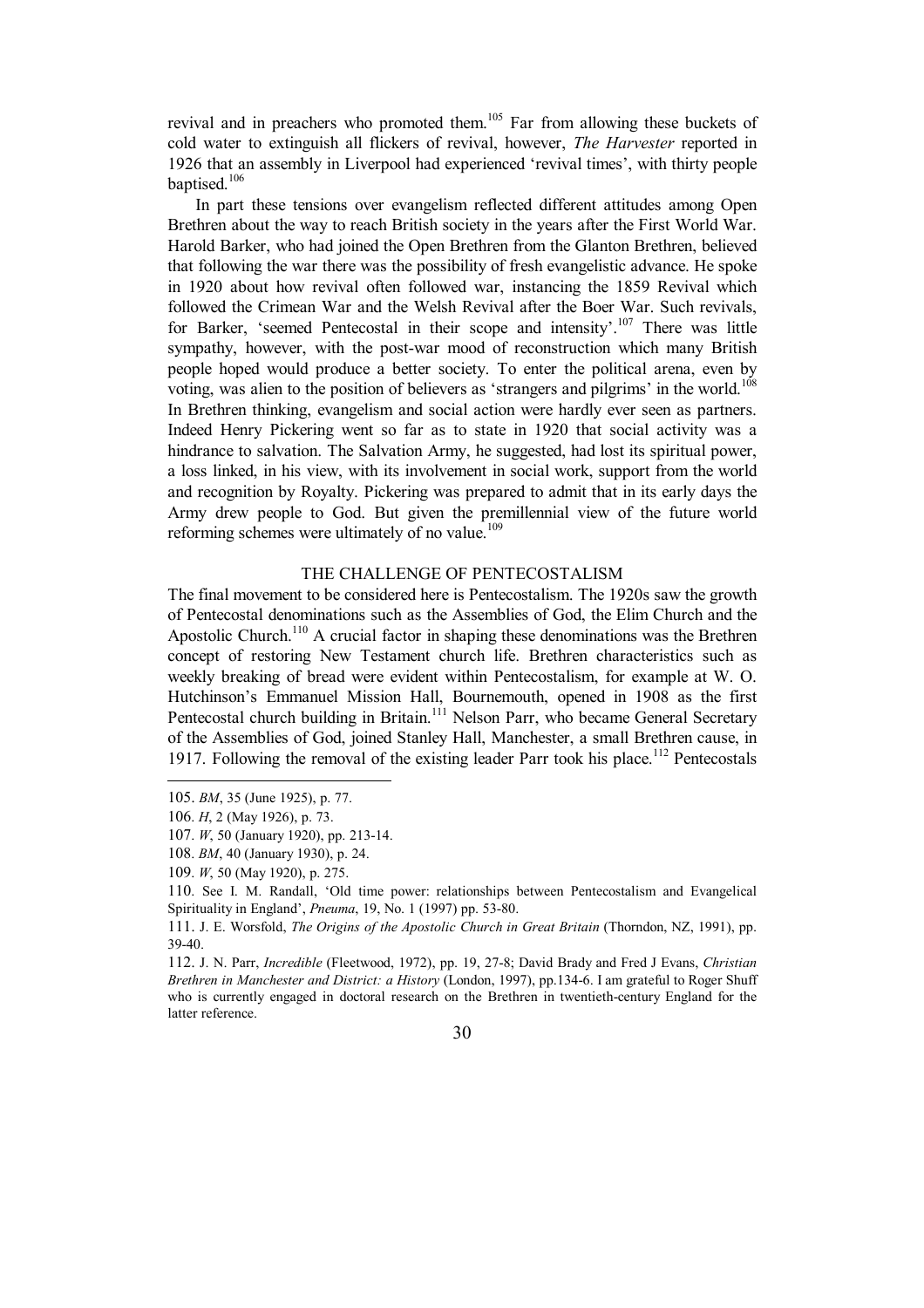adopted Brethren terminology such as 'assembly', and in 1925 the Elim Church's *Elim Evangel* saw weekly observance of the breaking of bread as part of the 'divine order'.<sup>113</sup> A description of a Pentecostal communion service in Royston, Yorkshire, in the 1920s, was suffused with Brethren overtones. Worshippers encircled the communion table and anyone could announce a chorus or hymn (from a Brethren hymnbook) or bring a short message. A peak of intensity was reached, and traditional Brethren boundaries were crossed, when the congregation sang together in tongues.<sup>114</sup>

It was the gifts of speaking in tongues, prophecy and healing which provoked most controversy. There was an expectation of the immediate guidance of the Holy Spirit in Brethren breaking of bread services, what Rennie calls 'laundered charismaticism'.<sup>115</sup> A. Rendle Short, a distinguished Brethren surgeon who was indebted to the influence of G. H. Lang, said in 1925: 'The open meeting is not a meeting that is open to man. It is a meeting that is open to the Holy Spirit.<sup>116</sup> In the debates over gifts such as tongues, a few Brethren voices were raised in favour of the view that these gifts were for the continuing benefit of the churches. The most influential figure taking this position was Lang, who saw no reason to suppose that the miraculous gifts of the Spirit given to the church in the New Testament era were temporary.<sup>117</sup> At the same time, Lang, who was a careful observer of Pentecostalism, did not consider that the singing in tongues, noise and laughter that he had experienced at Pentecostal meetings was from God. Lang attended an Apostolic Church Convention at Penygroes in Wales and described the prophecies given as platitudes. He argued that there was no need to put human exhortations into the mouth of  $God.118$  Yet Lang was impressed by the way in which early Pentecostalism adopted an 'open' meeting, which in his view gave to the Spirit of God due honour as the actual Leader of worship.<sup>119</sup>

Most Brethren leaders assessed Pentecostalism from a very different theological perspective. In 1924 William Hoste, writing in *The Witness*, said that the 'sign gifts' such as tongues disappeared when the canon of Scripture was complete.<sup>120</sup> *The Believer's Magazine* consistently took the view that tongues and miracles were never intended to continue. Edward Irving in the nineteenth century, it was noted, had tried this 'forbidden path'.<sup>121</sup> Writing in *The Witness* in 1928 Harold Barker took strong objection to all the major planks in the teaching of George Jeffreys, the founder of the Elim Church. The baptism of the Spirit as an experience subsequent to conversion, which for Pentecostals was the route to spiritual gifts, was seen by Barker as having

 $\overline{\phantom{a}}$ 

<sup>113.</sup> *The Elim Evangel*, 1 June 1925, p. 127.

<sup>114</sup>. W. K. Kay, 'A History of British Assemblies of God' (University of Nottingham PhD thesis, 1982), pp. 118-19.

<sup>115</sup>. Rennie, 'Christian Brethren spirituality', in Packer and Wilkinson, eds., *Alive to God*, p. 201.

<sup>116</sup>. *W*, 55 (January 1925), p. 11.

<sup>117</sup>. G.H. Lang, *The Modern Gifts of Tongues: Whence is it?*, p. 28; G.H. Lang, *The Earlier Years of the Modern Tongues Movement*, p. 5; W.R. Moore in *W*, 58 (May 1928), p 332.

<sup>118</sup>. Lang, *Earlier Years*, p. 70.

<sup>119</sup>. *Ibid.*, p.78.

<sup>120</sup>. *W*, 54 (July 1924), p. 336.

<sup>121.</sup> *BM*, 31 (December 1921), p. 129; *BM* ,41 (December 1931), p. 284.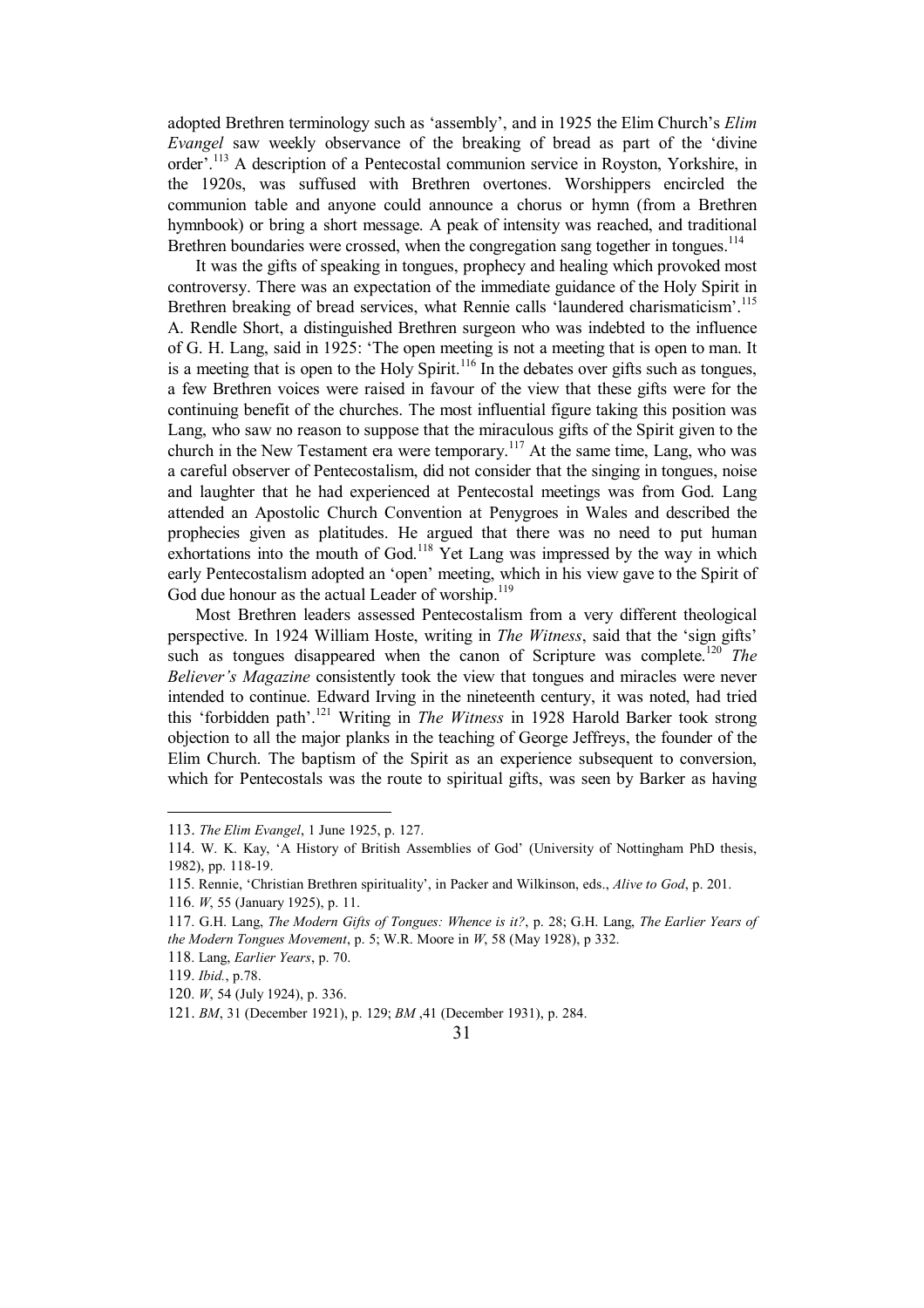taken place at the day of Pentecost and, for Gentiles, in the house of Cornelius. Subsequently believers had been brought into 'the unity formed by this baptism' through 'their reception of the Holy Spirit when they believed'. Barker compared Elim's 'testimony' to 'the prattle of children wading in the shallows' and urged movement on from 'Elim', which in Israel's journey in the Old Testament was just out of Egypt, into the enjoyment of the promised land.<sup>122</sup> The comments by Barker were restrained compared to the tone of another Brethren writer, A. J. Pollock. Writing in 1929 Pollock, in his *Modern Pentecostalism*, linked tongues to heathen practices.<sup>123</sup>

Most attention was given not to tongues but to divine healing. In a series of articles in *The Witness* in the early months of 1923 Barker expressed considerable caution about divine healing. He argued, following Harold St John, that the oil to be used in prayer for healing, as mentioned in James chapter 5, might be medicinal. In response to Barker the evidence of J.D. Darby's interest in healing was adduced, with Philip Mauro saying that he had letters from Darby showing that prayer for the sick was common among early Brethren. The son of a Congregational minister, it was alleged, was almost immediately healed after prayer by Darby. During the holiness revival of the 1870s Darby apparently made it clear to Robert Pearsall Smith, the American holiness leader, that he believed God healed the sick.<sup>124</sup> In September 1923 Barker reported that he had received many letters in response to his articles, some of them 'coarse and abusive'. Most spoke of personal experience of healing. Barker by now felt that he needed to make clear that he accepted the possibility of divine healing, but he did not see this as a way in which the church continued the ministry of Christ.<sup>125</sup>

*The Witness* was to return to the subject of healing on a number of occasions. In 1928 William Hoste recommended prayer and anointing with oil for illnesses in accordance with James 5, a passage which he said it was not 'expedient' to neglect, but it was clear that this was not Brethren practice.<sup>126</sup> Two months later W. E. Vine condemned healing campaigns—then being conducted by George Jeffreys—as 'deplorable' and stated that the widely-held Pentecostal belief in healing in the atonement of Christ was a 'most specious form of error'.<sup>127</sup> The problem for the Brethren was especially with the passage in James 5, and they felt that they were on surer ground when condemning large-scale healing crusades. George Goodman alleged in 1928 that people affected by the supposed power of God at Pentecostal meetings were not necessarily healed. He argued that the pretence of healing was kept up by a few testimonies and that healings could not be verified.<sup>128</sup> Given such scepticism on the part of those who claimed to be believers in the practices of the New Testament, it is

 $\overline{\phantom{a}}$ 

<sup>122.</sup> *W*, 58 (October 1928), pp. 431-2.

<sup>123.</sup> A. J. Pollock, *Modern Pentecostalism, Foursquare Gospel, 'Healings' and 'Tongues'* (London, 1929), p. 7.

<sup>124.</sup> *W*, 53 (February 1923), p. 20; *ibid.*, (April), pp. 42-3; *ibid.*, (May ), p. 59.

<sup>125</sup>. *Ibid*., (September), p. 141.

<sup>126</sup>. *W*, 58 (September 1928), p. 413.

<sup>127</sup>. *Ibid.*, (November), p. 453

<sup>128</sup>. *H*, 5 (October 1928), p. 146.